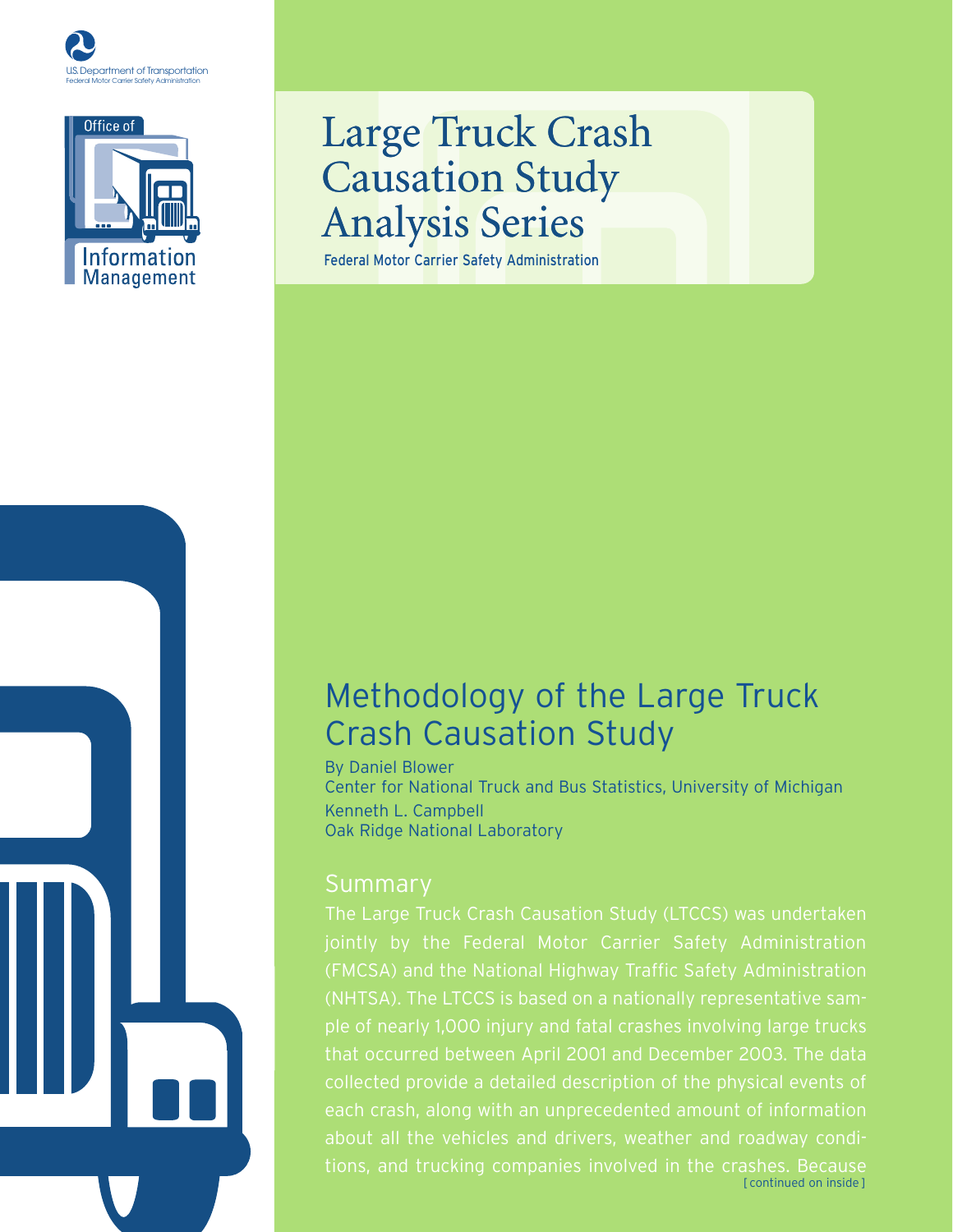### The Large Truck Crash Causation Study: LTCCS Methodology

#### [ continued from front ]

to develop countermeasures, the data collection was focused on precrash events.

The LTCCS defines "cause" as any factor that increases the risk of and speeding. Yet those factors do not invariably, or even usually, result in crashes. It is clear, however, that such behaviors and condicrash involvement for large trucks.

nism—for example, head-on collision—is known. Thus, countermeasures

#### **Contents**

- Crash Causation 1 and the Probabilistic Nature of Truck Crashes
	- Crash Causation 2 Research: Clinical and Statistical Approaches
		- The LTCCS 5 Methodology
			- Analysis of 7 the Data
	- Limitations of the 8 LTCCS Approach
		- Conclusion 9
		- References 10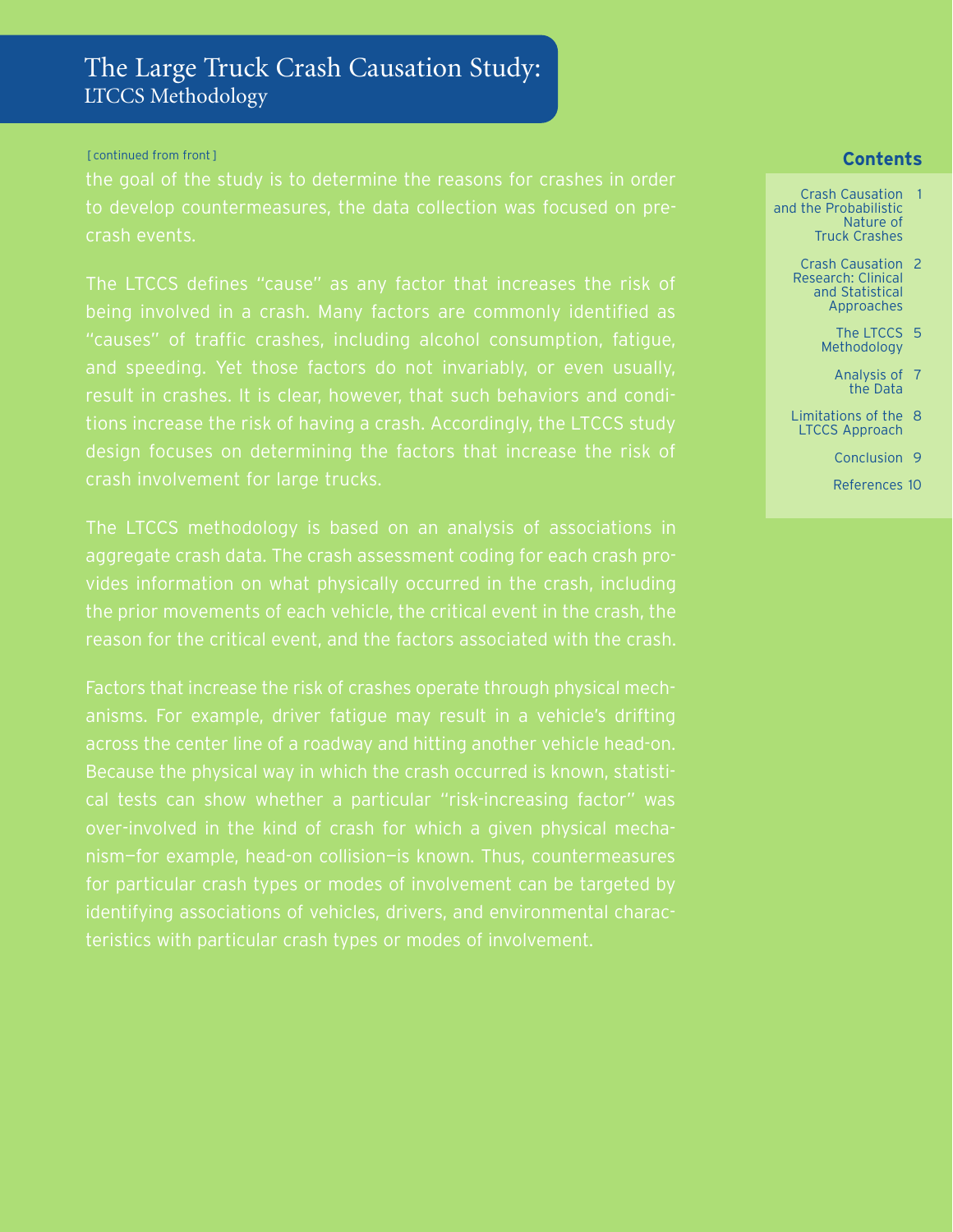### Crash Causation and the Probabilistic Nature of Traffic Crashes

What is a "cause"? The Oxford English Dictionary's first definition of "cause" is "[t]hat which produces an effect; that which gives rise to any action, phenomenon, or condition." This definition implies something like, "if a change in X produces a change in Y, then X is said to be a cause of Y." One may also observe, however, that there is a W that caused X, a V that caused W, a U that caused V, and so on. Every cause is itself the result of some prior cause or causes. There is no such thing as an absolute cause for an event, the identification of which satisfies and completes all inquiry. The alphabetic example just given implies a "causal chain." A more appropriate metaphor might be a "network," in that the cause-effect system can have multiple dimensions.

Take, for example, a case that seems relatively clearcut and simple: a tire blows out and a vehicle swerves into oncoming traffic, where it collides with another vehicle. Is the blowout the cause of the resulting crash? The tire may have been underinflated, allowing heat to build up and making failure more likely. Is poor maintenance the cause? Alternatively, investigation may reveal that the tire was defective. Is the defect the cause of the crash? The defect in the tire may have occurred because a worker made a mistake in manufacturing the tire. Is the worker's mistake the cause? Quality control procedures may have failed to catch the defect. Is a poor system of quality control the cause? And so on.

Returning to the critical event: the tire blew, and then the driver lost control of the vehicle. Some experts believe that proper driving techniques may allow drivers safely to stop a vehicle with a blown tire. If so, is inadequate driving skill the real cause in this case? Or is it a failure of licensing procedures that do not require this skill? Or in driver instruction for not

teaching it? To go back even further: the vehicle is of a particular design—for example, a particular model of sport utility vehicle. The design of the vehicle may be such that tire failures are more frequent than on other models, or the vehicle may be less controllable than other models when a tire fails. Is the vehicle design the cause of the crash?

Consider the events that follow the blowout. Does a crash necessarily follow? Sometimes an out-of-control vehicle comes safely to rest. Other times, there may happen to be some object, such as an old trash can or a small tree, in the way of the skidding vehicle. Then again, there may be times when a tire happens to blow just as a fully loaded tractor-semitrailer is passing in the other direction. The outcome of the event in each case can be dramatically different, depending on factors entirely extraneous to the deflated tire.

This simple example makes two points. First is the problem of identifying causes. After the "first cause," every other cause is the effect of some prior cause. How far to go back through the chain, or more accurately out through the network, of cause-effect is essentially a matter of judgment. Second is the inherently probabilistic nature of traffic crashes. Some of the most obvious "causes" of crashes do not invariably produce crashes, thus presenting the logical contradiction of a "cause" without an "effect." Alcohol obviously increases the risk of crash involvement, yet many intoxicated drivers navigate their vehicles safely. Running through traffic lights or stop signs is high-risk behavior, yet it does not always result in a crash. With such seemingly clear-cut, well-accepted causes of crashes, why no crash?

The examples above make it clear that the explanation lies in a number of contingencies required to produce a crash. In crashes involving more than one vehicle, both (or all) vehicles have to arrive at the same location in space and time for a collision to occur.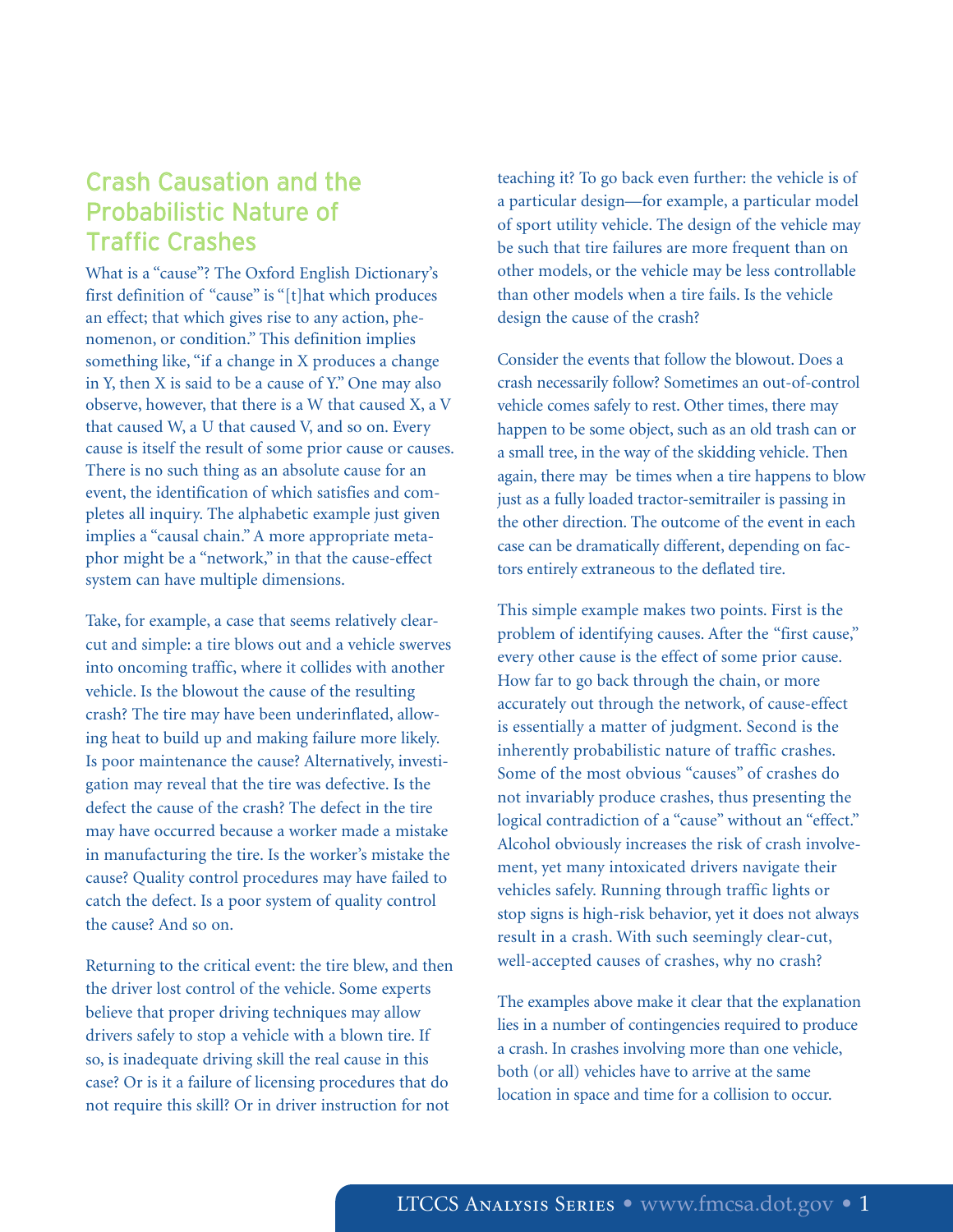In the case of the stop-sign runner who has escaped unscathed, fortunately there was no one on the crossing road contesting the right-of-way at just that instant. There easily could have been.

Thus, various bad behaviors, driving errors, poorly maintained vehicles, and dangerous road conditions do not *always* produce crashes. Rather, they *increase the risk* of crashes. A driver who runs a stop sign may not collide with crossing traffic; but the risk of a collision is much higher for a driver who runs a stop sign than for a driver who stops for it. Similarly, drunk driving is much *riskier* than sober driving.

### Crash Causation Research: Clinical and Statistical Approaches

Two general approaches have been employed in the study of causation in traffic crashes. The first is referred to here as the "expert" or "clinical" method, in which experts determine the causes of particular crashes. The second is referred to as the "statistical" method, which relies on data analysis to identify associations between various factors and an increased risk of crash involvement, in either relative or absolute terms.

The "clinical method" typically involves multidisciplinary teams of experts intensively studying individual crashes, drawing on team members' expertise in crash reconstruction, vehicle dynamics, psychology, and other relevant disciplines. For each crash, team members determine primary and contributing causes according to some hierarchy of causation. The resulting data can then be analyzed by statistical means to identify associations between particular causal factors and crash types, and so on. Determinations of cause and the relative contributions of various factors, however, are based on the clinical judgment of the experts.

In the "statistical method," causation is not determined by researchers at the data collection stage,

regardless of their expertise. In fact, the "causes" of specific crashes are not determined or assigned at any point. Instead, crash cause is defined in terms of changes in risk. Researchers attempt to collect objective data describing the crash, the environment in which the crash occurred, and the vehicles and drivers involved. Analysts then search for associations between factors of interest and changes in the risk of crash involvement. In this approach, a "cause" is defined either explicitly or implicitly as a factor that increases the risk of a crash.

"Risk" in the statistical method can be measured in either absolute or relative terms. Sometimes appropriate measures of exposure are available, and the absolute risks of a crash can be calculated. For example, if travel estimates for tractor-semitrailers and tractors pulling two trailers are available, the absolute rates can be calculated, and the crash risks per mile traveled for the two combinations can be compared. In other cases, exposure information is not available, and the crash data are analyzed to provide estimates of conditional or relative risks.

#### Clinical Approach: The Indiana Tri-Level Study

The best-known example of the clinical method is the Indiana Tri-Level study of the causes of traffic crashes. That study defined a cause as "a factor necessary or sufficient for the occurrence of the crash; had the factor not been present in the crash sequence, the crash would not have occurred" [1, p. 16]. In identifying causes, investigators applied a "but for" test: *but for* the causal factor, the crash would not have occurred. "Causes" were determined by the clinical method. The Tri-Level study employed a complex, multi-level methodology, combining police-reported data, on-scene investigation, and investigation by a multidisciplinary team of specialists using a variety of analytical techniques. The fundamental approach was to gather information about crashes and then have a panel of experts make clinical judgments in assigning a cause or causes to each crash.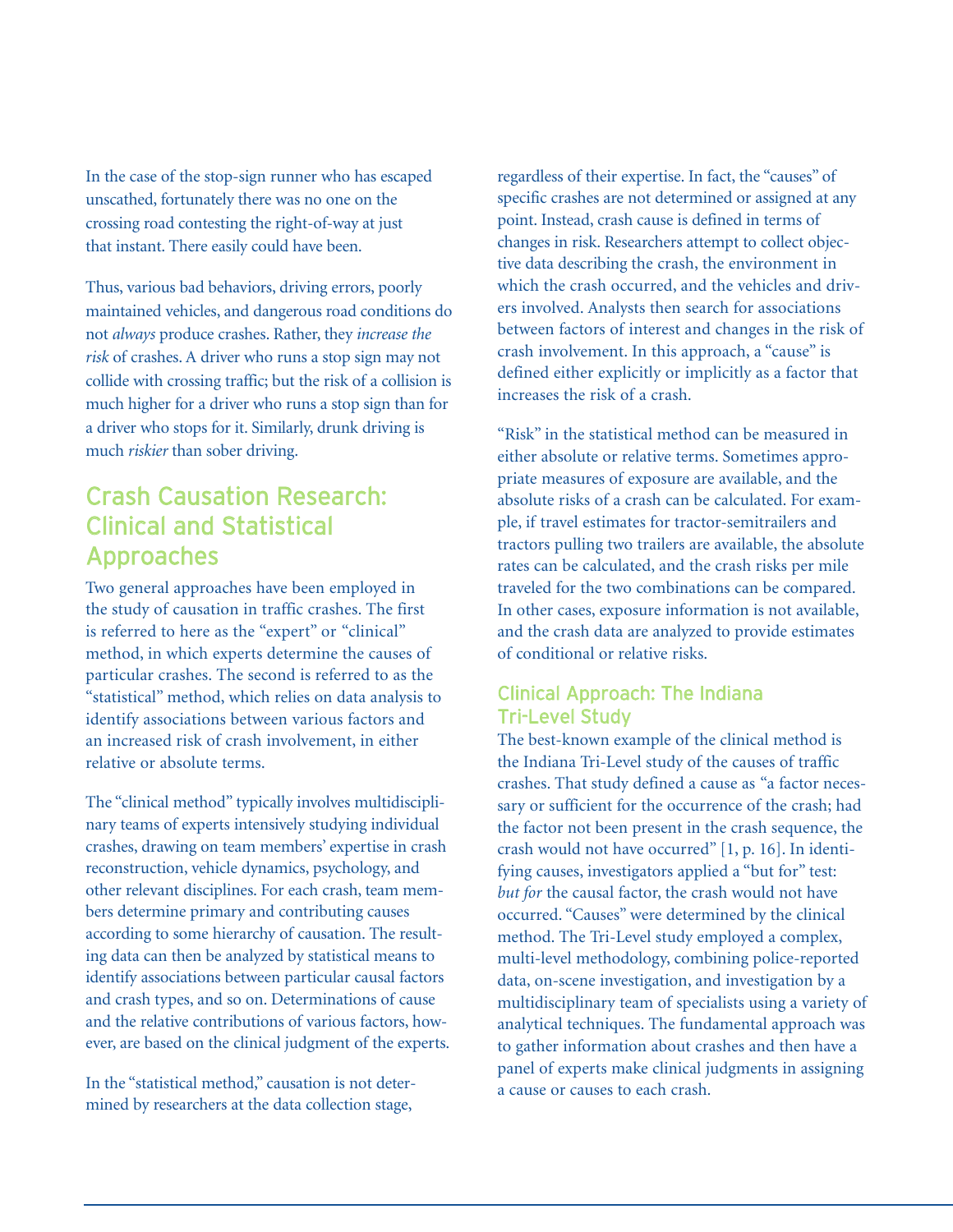With the Indiana Tri-Level approach, a framework of causes is defined. At the top level, the causes cover vehicles, drivers, and the environment. Within each of those areas, a variety of causes are defined. For example, human direct causal factors are subdivided into critical nonperformance errors, recognition errors, decision errors, and performance errors. At the most in-depth level of investigation, an interdisciplinary team of experts collects very detailed information about the crash and identifies the factor(s) that caused it or contributed to its severity. Although the Indiana Tri-Level approach has been considered successful, it is not often emulated, because it requires a heavy commitment of experts in a number of disciplines.

At least two observations can be made about the method of assigning causes by expert analysis of traffic crashes. First, because traffic crashes do not occur in an experimental setting, it is not possible for analysts to control all relevant factors. In a true experiment, the researcher controls relevant factors, varies a factor of interest, and observes the effect. If dependent variable Y varies with independent variable X and all other factors are held constant, then the change in X may be said to "cause" the change in Y. For practical, moral, ethical, and legal reasons, however, the experimental approach cannot be used to study traffic crashes. Instead, crashes occur, investigators sift through the events for clues, and then causes are determined. This approach is inevitably subjective, and in a sense it is biased by the fact that a crash did occur. Thus, although the resulting causal determinations can be plausible and even useful, they cannot be verified.

Second, the Indiana Tri-Level study required a significant investment in expertise for each case, including psychologists, civil and mechanical engineers, and crash reconstructionists; and over a period of four years only about 420 cases were completed at the most in-depth level. Thus, in all likelihood, a similar effort to cover a nationally representative sample of large truck crashes would be not only extremely complex but also prohibitively expensive.

### Clinical Approach: National Transportation Safety Board Cases

Another example of the clinical method for studying large truck crashes is the National Transportation Safety Board (NTSB) case approach. In NTSB case studies, individual truck crashes are investigated extensively, sometimes by a team of experts, until their causes are identified. The team typically produces a lengthy report on the crash, with detailed findings and recommendations. Recent examples include an investigation of a collision between a tractor-semitrailer and a motor coach [2] and a report on a tractor-semitrailer that collided with a school bus [3].

Although the NTSB clinical approach results in a thorough understanding of specific crashes, it is less useful for understanding truck crashes as a general traffic safety problem. First, the selection of specific crashes for study by the NTSB is not the product of systematic sampling but rather a matter of current interest or some other criterion, and thus it is difficult to provide a context for the crashes that are investigated. For example, if low tire pressure is identified as the cause of a blowout that led to a crash, without a systematic sampling scheme it is difficult to determine whether the problem is widespread or unique to the crash that was investigated.

Second, NTSB investigators may not apply a systematic and consistent framework to all the crashes they study. There appear to be no common set of data elements collected for all the crashes investigated and no set of rules guiding the effort. This may be appropriate, because each investigation essentially stands alone; but the lack of a systematic selection process and a consistent investigative approach makes generalizing from the findings impossible. Each case is unique, and no database accumulates the results.

### Statistical Approach: Large Truck Crash Causation Study

The LTCCS methodology relies on a statistical definition of "causation," defining cause in terms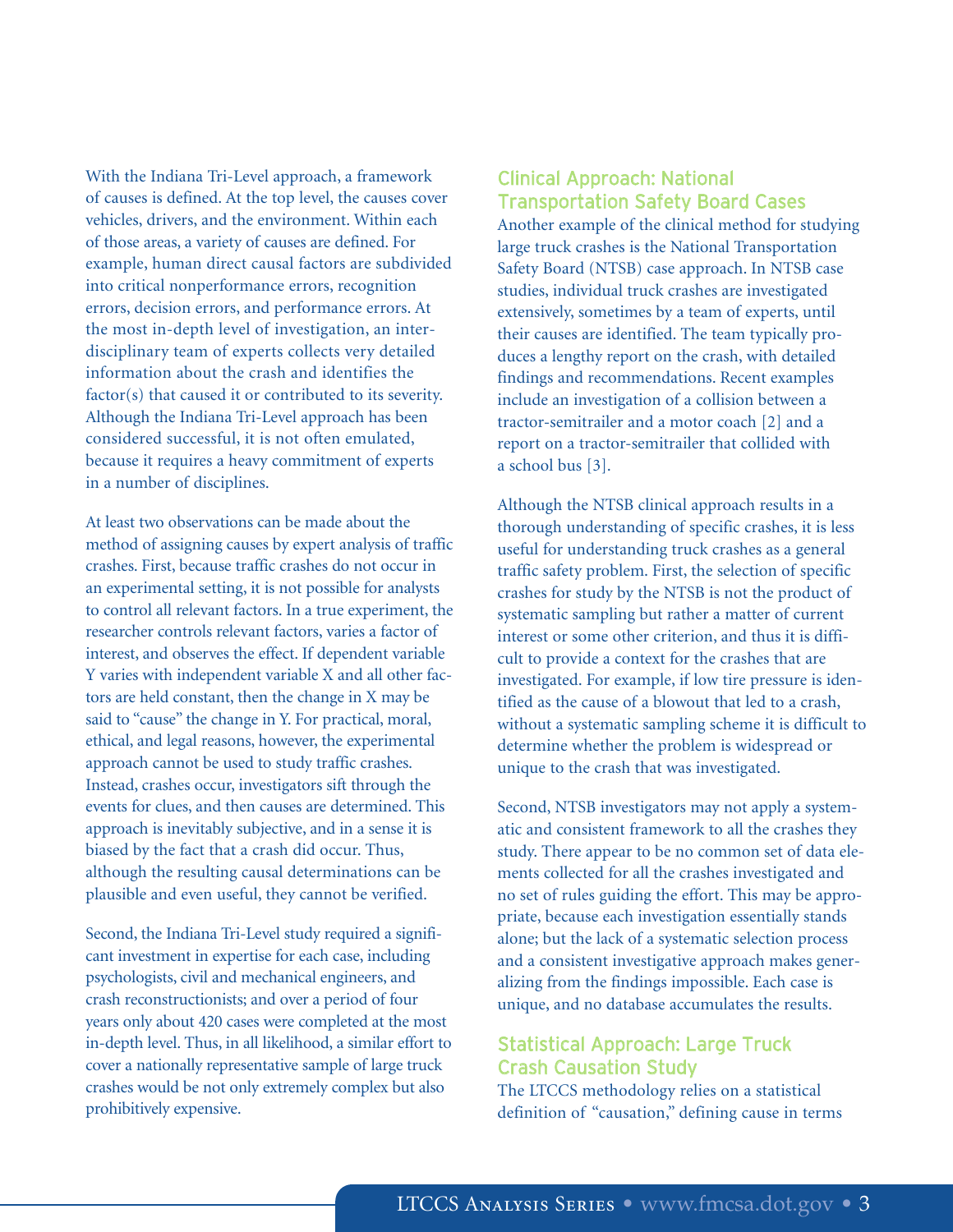of relative risk. A statistical approach to causation has two elements, both of which are necessary. The first is a statistical association between types of crashes and factors of interest. One analytical technique is to show that certain factors are overrepresented in certain types of crashes. Association is not causation, however. Statistical association itself does not indicate the direction of the causal arrows. The second is a plausible mechanism to explain how the factors of interest relate to the crashes. By providing detailed information about the physical events of a crash, data in the LTCCS establish the necessary link between the statistical association and the physical mechanism that explains the association.

The LTCCS methodology provides for collecting some of the same types of data as the Indiana Tri-Level study, but it takes an alternative approach to determining "causation." Rather than relying on experts to assign causes to each crash, the LTCCS approach is based on statistical associations in the aggregate data. The crash assessment data provide information on what physically happened in the crash, including the prior movements of each vehicle, the critical event in the crash, and the reason for the critical event. Basically, all the other data in the LTCCS provide the context, by presenting detailed descriptions of the environment (road type, time of day, weather, road conditions, etc.); vehicle (weight, length, type of cargo, date of inspection, etc.); and driver (experience, driving record, fatigue, hours of service, etc.). Risk factors can be determined through an analysis of the information that identifies associations between vehicle, driver, and environmental characteristics and a particular crash type or mode of involvement.

Many factors are hypothesized to increase crash risk. Each hypothesis is based on a mechanism that explains why the factor would increase risk. Because the way in which the crash physically occurred is known, statistical tests using the LTCCS data can

show whether a particular "risk-increasing factor" was over-involved in the kind of crash where the physical mechanism could be implicated. For example, the LTCCS data provide information about the condition of the trucks' braking systems. Crash type coding can be used to distinguish rear-end crashes in which the truck was the striking vehicle from those in which the truck was struck. The hypothesis may be that trucks with poor braking capability are over-involved in rear-end crashes in which the truck was the striking vehicle. Using the LTCCS data, this hypothesis can be tested, and the conditional probability for the involvement of poorly braked trucks in rear-end crashes can be estimated.

The LTCCS approach is consistent with the probabilistic nature of traffic crashes, as described above. The data are analyzed by searching for associations between the various descriptive variables and involvements in particular types of crashes. The broad range of factors included permits a wide range of hypotheses to be tested. Further, the methodology avoids the problem of determining causes for each crash. Such a determination is unavoidably subjective, as acknowledged by the authors of the Indiana Tri-Level study, who further point out that there is a bias in evaluating whether a factor was "necessary" to the crash, because the crash did in fact occur [1, p. 20].

The observations offered here about the Indiana Tri-Level study should not be taken as criticism. The study of traffic crashes is complex, and the Indiana Tri-Level study is in many ways a model of methodological transparency. Indeed, the study's system of driver factors has been adapted to the LTCCS. It should be recalled, however, that the Indiana Tri-Level study was criticized even in its own time, both for logical problems with its definition of "cause" and for the tautological nature of some of the causes assigned [4, pp. 44-45].

There is, in fact, no single methodology appropriate for all questions. The LTCCS employs an alternative method, which has its own strengths and limitations.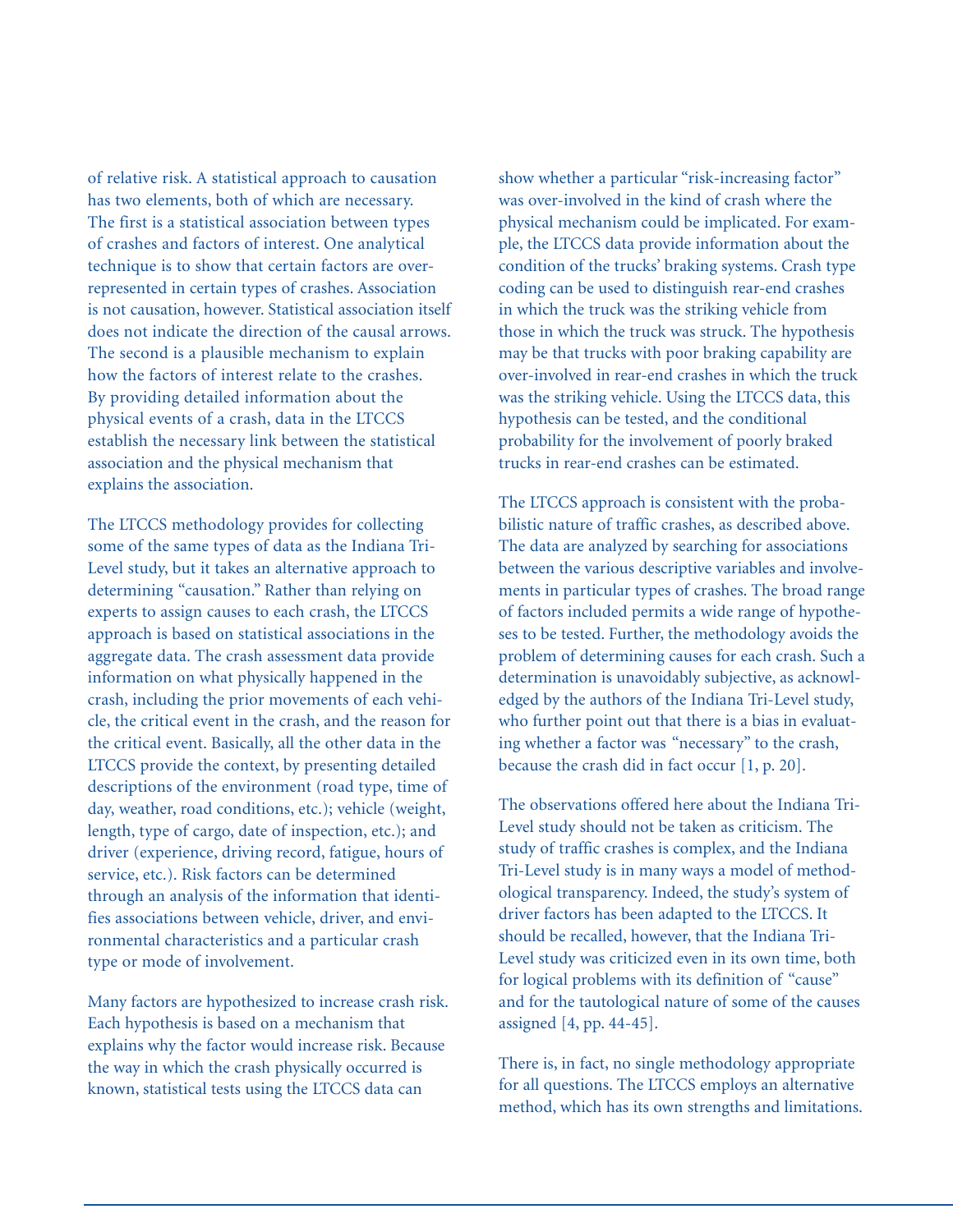### The LTCCS Methodology

The LTCCS is essentially a *collision-avoidance* or *crash-prevention* study, focused on pre-collision events rather than injury consequences. Its purpose is to increase knowledge of the factors associated with large truck crashes. With greater understanding of the events and conditions that lead to crashes, the objective is to develop strategies to decrease their frequency.

The decision as to what data to collect was guided by the desire to reflect the wide variety of factors that are associated with truck crashes. Accordingly, a wide range of data were collected. Data collected include a detailed description of the vehicle and its condition; driver condition and experience; information about the motor carrier and type of trucking operation; and the environment at the scene of the crash. Similar and appropriate data on other vehicles and nonmotorists involved in the crashes to be studied are also collected. A deliberate attempt was made to include sufficient information about the vehicle, driver, and environment, so that the contribution of each could be legitimately assessed.

The focus of the LTCCS data collection is on precrash rather than post-crash events. Data on injuries and damage are collected, but the purpose of those data is primarily to characterize the nature of large truck crashes and put them in context, rather than to support, for example, a search for injury mitigation methods. Cases for investigation are selected by a multistage, random selection procedure to produce a nationally representative sample of large trucks involved in traffic crashes that resulted in serious or fatal injuries.

The LTCCS approach to both data collection and analysis is structured around the view of traffic crashes as probabilistic events. The heart of the approach is to provide a good description of the physical events that lead to crashes. To do this, the LTCCS has adapted the method of coding crash

events outlined by Kenneth Perchonok [5]. A critical event, defined as the event that immediately precipitated the crash, is determined. The immediate failure that led to that critical event, termed the critical reason, is also determined, and a wide variety of descriptive factors for the vehicles, drivers, and environment are also obtained. At the data collection stage, no determination is made as to whether the factors produced the events. The data collected are purely descriptive; the factors are either present (or present in a certain quantity) or absent. In fact, at no point in the coding of an individual case is the relationship between a certain factor and a particular crash determined. Instead, later statistical analysis of aggregate data will show the relationship, if any, between specific factors and specific types of crashes.

#### Critical Event

The "critical event" is the starting point for the LTCCS data collection, as it is for the analysis. All the other data essentially build out from the critical event. The critical event is defined as the event that immediately led to the crash. One and only one critical event is determined for each crash. It is the action or event that put the vehicles on a course that made the collision unavoidable, given reasonable driving skills and vehicle handling [5, pp. 7, 11-13].

#### **Examples:**

- A car veers into the opposing lane and collides head-on with a truck, such that the truck is unable to avoid the collision. The critical event is the car's movement into the truck's lane. Veering into the truck's lane of travel puts the vehicles on a collision course.
- A truck turns across the path of an oncoming car at an intersection, and the car is unable to avoid the collision. The critical event is the truck's turn across the path of the other vehicle.
- A truck fails to slow down for slower or stopped traffic, even though there is sufficient sight distance and time to permit a safe stop. The critical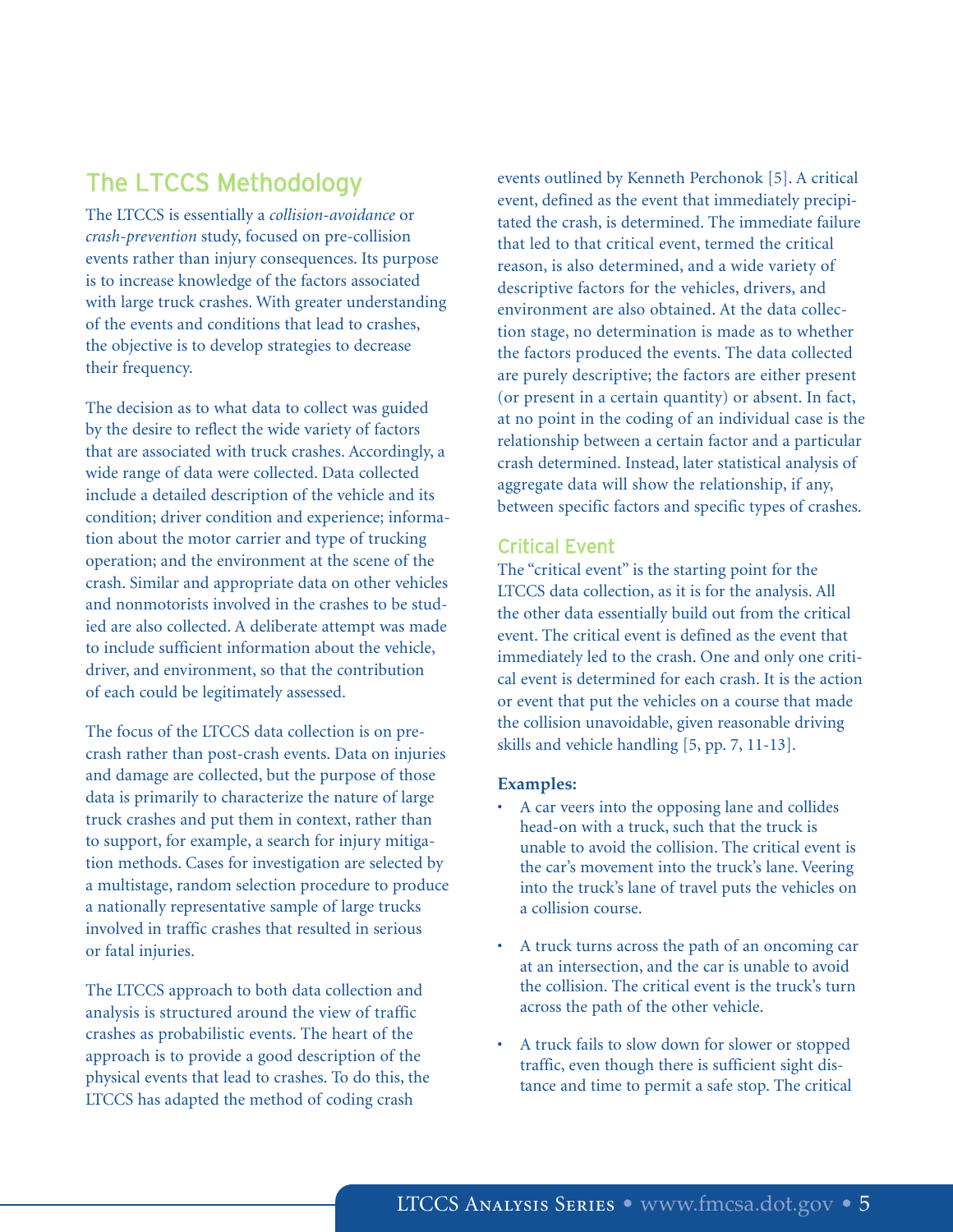event is the failure of the truck to slow down for the traffic. (If, on the other hand, a vehicle in front of the truck abruptly brakes and the attentive truck driver cannot react in time, the critical event is the sudden braking by the lead vehicle.)

The critical event is coded without regard to legal fault or culpability. It is simply the action or inaction that made the collision unavoidable. Right-of-way is captured separately. The critical event is determined to the extent possible from the physical movement of the vehicles. In many cases it will be consistent with right-of-way, but there can be some crash configurations in which the critical event is assigned to the vehicle that had the right-of-way. The critical event is not the "cause" of the crash. It is the last event in the chain leading to the collision.

The critical event can be difficult to assess in some crash configurations. For example, in the case of same-direction collisions, such as rear-end collisions, if the critical event is required to be assigned to the striking vehicle, then the critical event adds no information beyond the fact that the crash was a rear-end collision. Accordingly, the definition of critical event has two primary components: (1) it is the action that put the vehicles on a collision course; and (2) given that action, the collision could not be avoided by normal driving skills or vehicle handling properties. Clearly, it can be difficult in particular cases to determine whether the vehicle following behind another vehicle had time to stop or evade, or whether the vehicle was following too closely to respond safely to the actions of other road users.

#### Critical Reason

The critical reason is the immediate reason for the critical event. It describes why the critical event occurred [5, pp. 8, 13-17]. Possible critical reasons include driver decisions and conditions; vehicle failures; and environmental conditions, including weather and roadway conditions and even highway design features. The list of potential critical reasons was constructed deliberately to permit the choice of any of

the three primary categories of contributors: vehicle, driver, or environment.

#### **Examples:**

- A car drifts into the opposing lane and collides head-on with a truck. The critical event is the car's movement into the truck's lane. The car driver was fatigued and had fallen asleep. The critical reason is "driver asleep."
- A truck turns across the path of an oncoming car at an intersection. The critical event is the truck's turn across the path of the other vehicle, because the critical event is assigned to the vehicle movement that made the collision inevitable. The truck had the turn arrow, observed the oncoming vehicle, and assumed that the oncoming vehicle would stop, which proved to be incorrect. (Right-of-way, which is captured separately, does not necessarily determine the critical event, because the collision may still be avoidable.) The critical reason is "false assumption of other road user's actions."
- A truck fails to slow down for traffic that is slowed or stopped. The critical event is the failure of the truck to slow down for the traffic. Most of the truck's brakes were out of adjustment, and when the driver attempted to stop, the brakes failed. The critical reason is "brakes failed." If instead, the truck was following so closely that it could not stop safely even with properly functioning brakes, the critical reason is "following too closely to respond to the actions of other road users."

The critical reason is not intended to establish the "cause" of the crash, although many of the code levels look like causes and could be taken as proximate causes. However, use of the critical reason variable as capturing "the cause" both misconstrues the variable and masks the range of contributing factors. Again, the ultimate purpose of the LTCCS is to establish countermeasures that will reduce the number and severity of large truck crashes. Focusing the search only on cases of legal fault would unnecessarily limit the scope of possible countermeasures.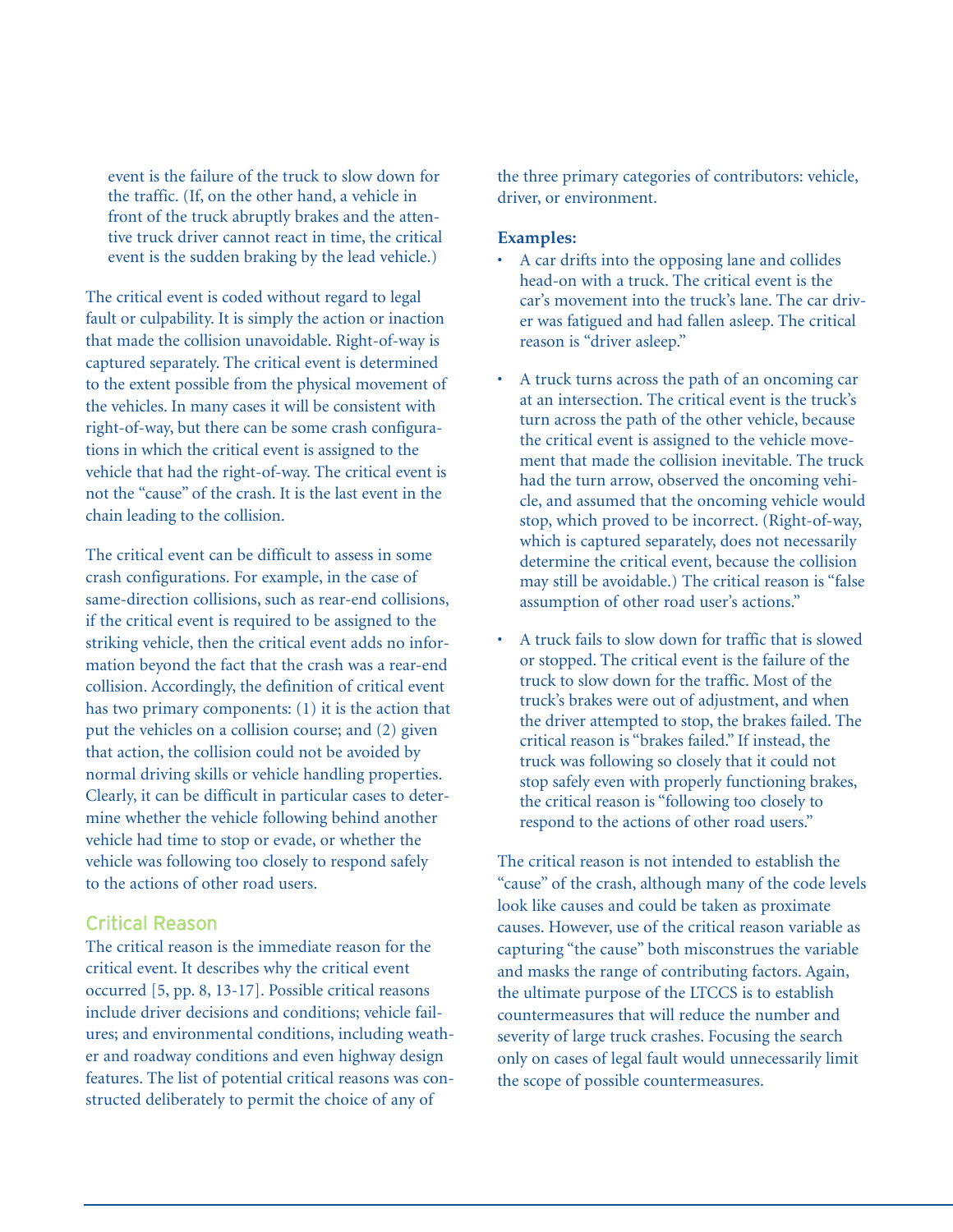In the second example above, it would be inadequate to say that the cause of the crash was the truck driver's exercising his or her right-of-way. More plausible interventions can be suggested by factors related to the actions of the other driver. Because right-of-way is captured in the data, this avenue can be explored. On the other hand, if truck conspicuity played a role in the driver's failure to stop, interventions to improve conspicuity could address the crash type, even though the car driver, not the truck driver, was legally at fault. In the third example, although brake failure may seem to be a sufficient cause of the crash, the LTCCS methodology permits evaluation of other, more remote factors related to the brake problem. For example, brake problems might be associated with carrier size, vehicle operations, or responsibility for maintenance. Those factors may in turn suggest targeted interventions to reduce the incidence of brake failures and associated crashes.

In other words, analysis of the LTCCS data is not completed by assigning a critical reason for a crash. The critical reason is used as one piece of evidence about what happened in the crash. For example, in the case of the truck driver who exercised right-ofway and turned in front of approaching traffic, the critical reason "false assumption" indicates that the driver saw the oncoming traffic but did not verify that the traffic was going to stop. Some researchers specifically object to critical reasons such as "false assumption," in part because many times the assumption is warranted [4, p. 45]. This difficulty can be resolved, however, in the way the variable is used. The critical reason is not the "cause" of the crash as a whole. It is the reason for the critical event. To the extent possible, the critical event is determined independently of the legal system. In this example, the critical event is the turn, because that action put the vehicles on an unavoidable collision course. The critical reason is the explanation for the turn. If the driver saw oncoming traffic and thought it was going to stop, then "false assumption" is the logical explanation for the turn. The error is not in

selecting the code but in interpreting the selection as answering the question of causation.

#### Associated Factors

In the LTCCS, a wide range of data are collected on a variety of factors. No judgment is made as to whether the factors are related to the crash. Investigators objectively record the presence or absence of the various items.

The list of factors is intended to serve two functions. The first is to provide enough information about the crash to describe it completely, permitting the range of crashes in the LTCCS to be put in the context of other crash files and allowing the selection of meaningful subsets of cases for analysis. This can be as simple as selecting crashes by maximum injury severity or testing the representation of the distribution of involvements in the LTCCS against other national files. The second function is to provide information on a variety of factors thought to be related to crash risk. For example, it has been suggested that different types of motor carrier operations may have different risks of involvement in fatigue-related crashes. Details on motor carrier operations are collected in the LTCCS precisely to permit examination of such questions. Data in the LTCCS can be used to test, for instance, whether truckload carriers are overrepresented in fatigue-related crash involvements.

### Analysis of the Data

The LTCCS provides substantially more information about truck crashes than is available elsewhere, and the events are described in greater detail than in any other crash data file. Unprecedented detail is provided about the types of motor carriers, methods of payment to drivers, incidences of fatigue, recent sleep schedules, mechanical condition of vehicles, and so on, for a nationally representative sample of large trucks involved in traffic crashes. The data can be used for several types of analyses, including descriptive statistics and conditional probability calculations.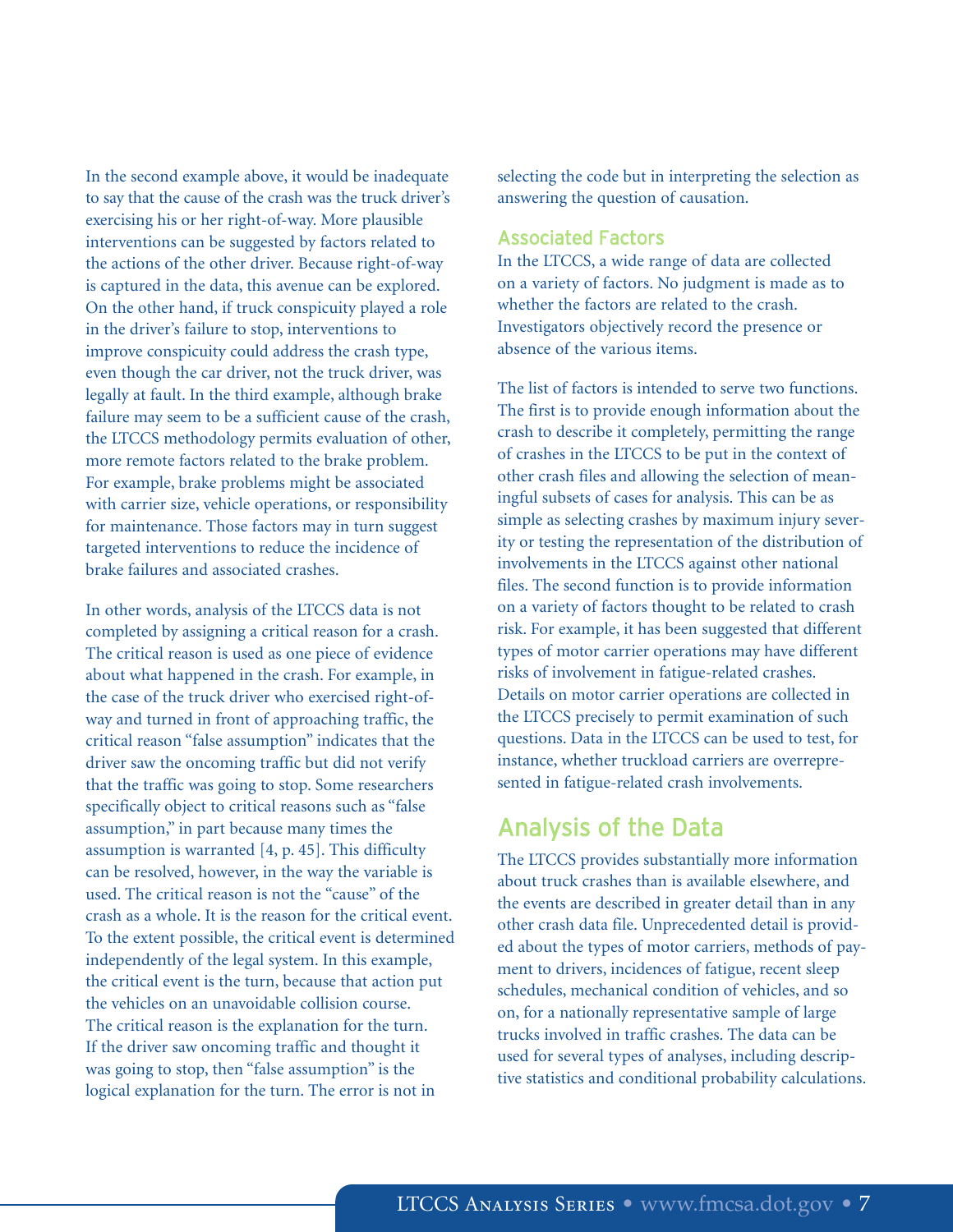The first step in problem identification is to find the candidate contributing factors that occur most frequently. Risk factors that occur more frequently merit further analysis to assess their contribution to collisions. Conversely, candidate risk factors that occur infrequently probably do not merit further attention, because the limited frequency will prohibit most countermeasures from being cost-effective. A significant strength of the LTCCS is that nationally representative estimates of the frequency of a wide range of candidate risk factors will be produced.

Having identified the candidate contributing factors that occur with sufficient frequency, the next step is to assess their influence on collision risk. Hypothesized relationships between candidate risk factors and collision events can be measured using conditional probability. A primary component of the LTCCS methodology is to establish a detailed picture of what occurred physically in each crash. With this detail incorporated into the analysis, it is possible to test hypotheses that associate certain factors with increased risk. Most of the factors operate through particular mechanisms; thus, they are more likely to be found in some types of crashes than in others.

The LTCCS data can be used to calculate conditional probabilities and measure the relative risks of involvement in crashes for drivers or vehicles with characteristics that are expected to pose high risk. An example is hours of service (HOS) violations. HOS violations do not in themselves cause crashes, just as night driving and excessive alcohol use do not inevitably cause crashes. Each factor, instead, operates through a mechanism to increase risk. The LTCCS can provide detail about what happened in a crash, and appropriately designed analyses can then test for over-involvement of HOS violations in certain types of crashes. One might hypothesize, for example, that truck drivers in violation of the HOS regulations are more likely to experience a critical event for which the critical reason is an action or inaction on the part of the driver rather than a vehicle failure or environmental condition. To test the hypothesis, the crash popula-

tion can be divided accordingly, and the incidence of HOS violations in the two groups can be tested. If the difference is statistically significant, the hypothesis is supported. Although this is a simple example, the LTCCS data provide much additional information that will allow more complex models to be tested, including the possible effects of driver pay, carrier size, pressure from the carrier to operate, and driver fatigue, among other factors.

In addition, the data produced by the LTCCS could support clinical methods of assessing "causation." The LTCCS collects and preserves extensive objective information about pre-crash events and detailed information about all parties in the crash. This information does not foreclose subsequent reinterpretation, and it is available for review by experts. For example, the Indiana Tri-Level "but for" test could be applied after the fact, and "causes" could be assigned on the basis of that approach to crash analysis. Other methods of assessment of causality or countermeasures could also be supported.

Finally, case materials can support the collection of additional information to study particular issues. For example, in the crash types in which brake condition was found to contribute, all those cases could be examined to determine the nature of the braking problem, whether slack adjustment, maintenance, air pressure, or some other factor.

### Limitations of the LTCCS Approach

One weakness of the LTCCS approach is that it is not suited for evaluating factors that operate to increase crash probabilities across all subsets of traffic crashes. For example, it is known from other analyses that fatal involvement rates on Interstate highways are lower than on major arterial roads. Although differences in the types of collisions that occur most frequently on different roadway types will be readily identifiable, the higher overall risk of crashes on some road types cannot be detected from crash data alone.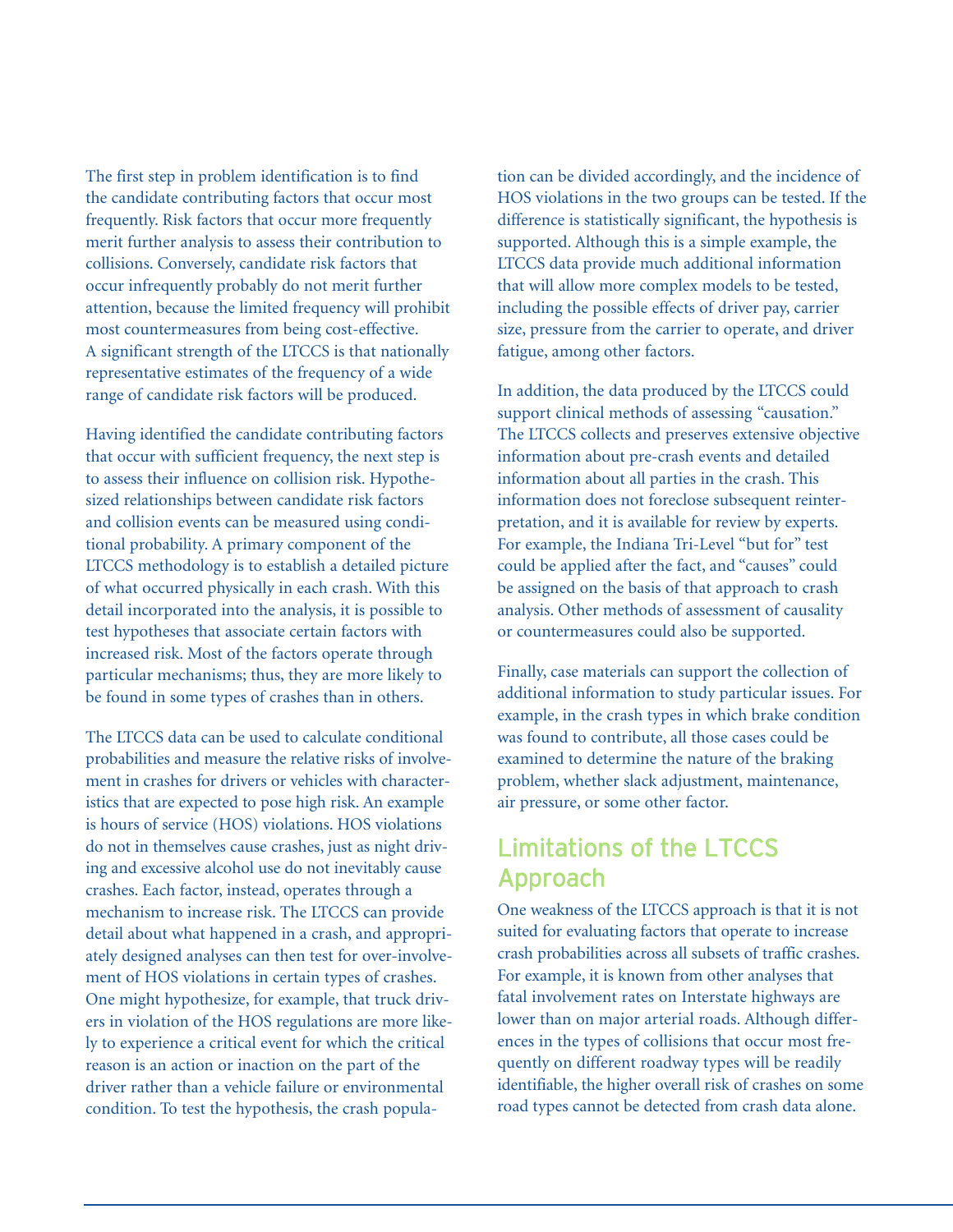An analytically attractive approach is to calculate risks in terms of crash rates for factors of interest, using appropriate measures of exposure. Exposure provides an explicit control and allows absolute rates to be calculated, rather than risks that are relative to something else or conditioned on crash involvement. The most common measure of exposure is vehicle miles traveled, but other metrics are more appropriate in some cases. With the appropriate measure of exposure, one could calculate the number of crash involvements per unit of exposure and compare the resulting rates for the factors of interest. In theory, virtually any factor could be evaluated in this way, as long as an appropriate unit of exposure could be determined and measured.

Exposure data, however, can be difficult and expensive to collect—often much more so than the crash data with which they are used. In a study as broadranging as the LTCCS, a survey that would provide appropriate data for all the relevant components of exposure is implausible. The LTCCS includes data on vehicle type and configuration; driver, weather, and road conditions; company type and size; and so on. An exposure study that could simultaneously evaluate all those factors, and more, would be an enormous undertaking. (For example, what is the proper unit of exposure for a driver operating under pressure?) The LTCCS can, however, provide an accurate and detailed numerator for any exposure data that become available.

### **Conclusion**

When completed, the LTCCS will provide a good description of the conditions surrounding large truck crash involvements. It will provide significantly more detail than is now available in virtually every area of truck safety. We will know much more about the types of motor carrier operations represented in traffic crashes, the mechanical condition of the trucks, the status of the drivers, and the types of crashes in which they are involved. The results will provide a thorough foundation for further research, in some

instances using the case materials collected for the LTCCS.

For example, the LTCCS will provide context and perspective on fatigue studies, measuring the extent of fatigue's contribution to crashes for both truck drivers and drivers of other vehicles. There may be statistically significant associations with certain types of trucking operations, perhaps even associations between recent sleep schedules and types of crashes or crash precursors. Such information could provide the background for a more in-depth study of the role of fatigue.

The LTCCS provides a statistically valid sample of serious crash involvements for large trucks. It provides the most comprehensive data on factors thought to be related to crash risk, which can be used to identify and evaluate a wide variety of factors believed to increase crash risk. The comprehensiveness of the data will permit the evaluation of factors remote from the immediate events of the crash and thus will support the assessment of a wide variety of countermeasures. The LTCCS should also serve as a landmark study that will help to guide future research.

Finally, the LTCCS data could also support clinical studies of causation. The approach of the LTCCS is to collect and preserve extensive, objective information about pre-crash events and detailed information about all parties in the crash. The information will be made available for review by experts. For example, the Indiana Tri-Level study's "but for" test could be applied after the fact, and an assignment of "causes" could be based on that approach to crash analysis. Other methods of assessing causality or countermeasures could also be supported. One of the strengths of the LTCCS approach is that it will preserve accurate, detailed information that does not foreclose subsequent reinterpretation.